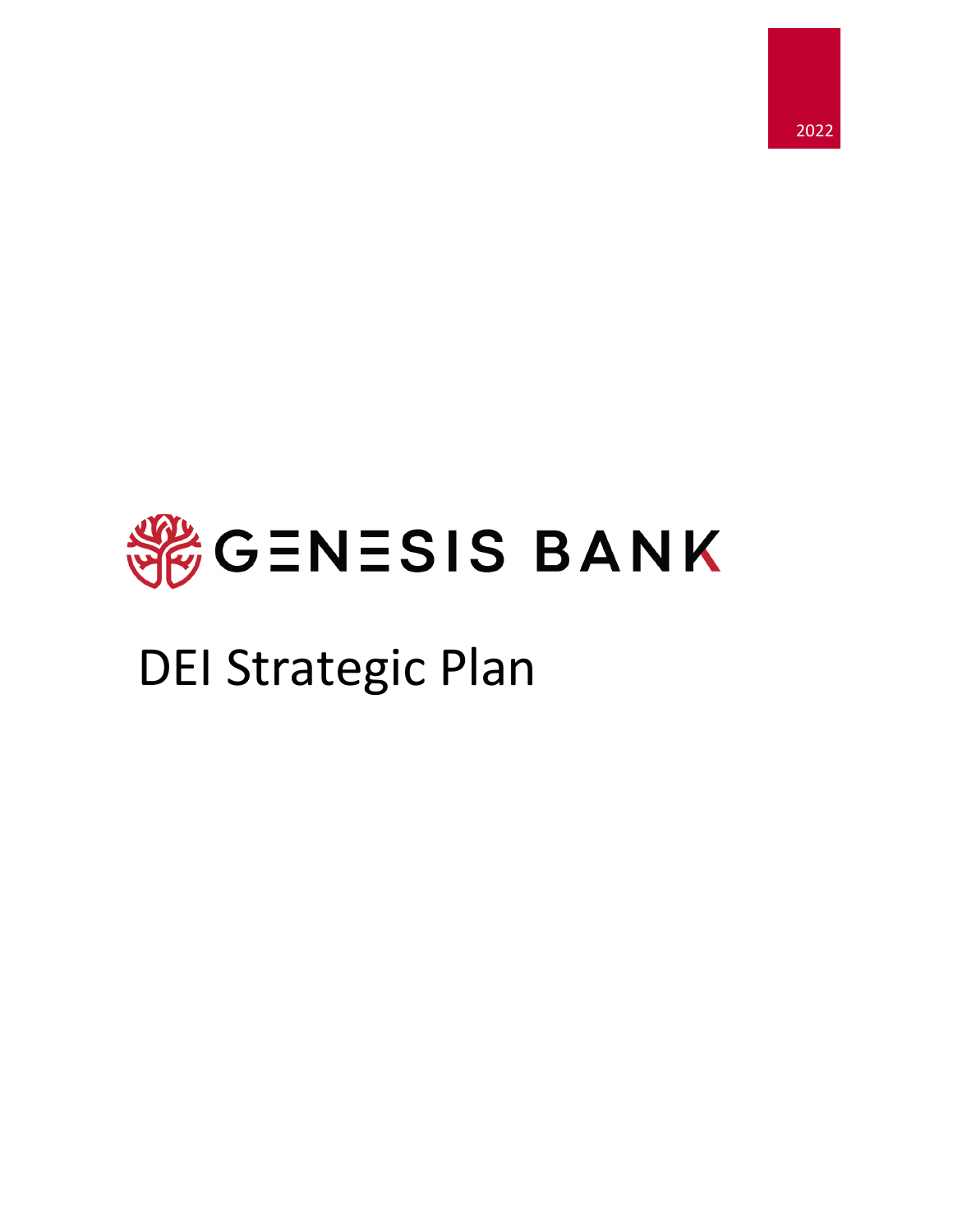

### **Contents**

| Strategic Priority 1: Build a strong financial institution that as an MDI can sustainably promote |  |
|---------------------------------------------------------------------------------------------------|--|
| Strategic Priority 2: Enable career growth and intellectual growth within Genesis Bank.  7        |  |
| Strategic Priority 3: Embrace DEI into experiential modes of communication 10                     |  |
| Strategic Priority 4: Aspire to be a central hub of influence and connectivity.  12               |  |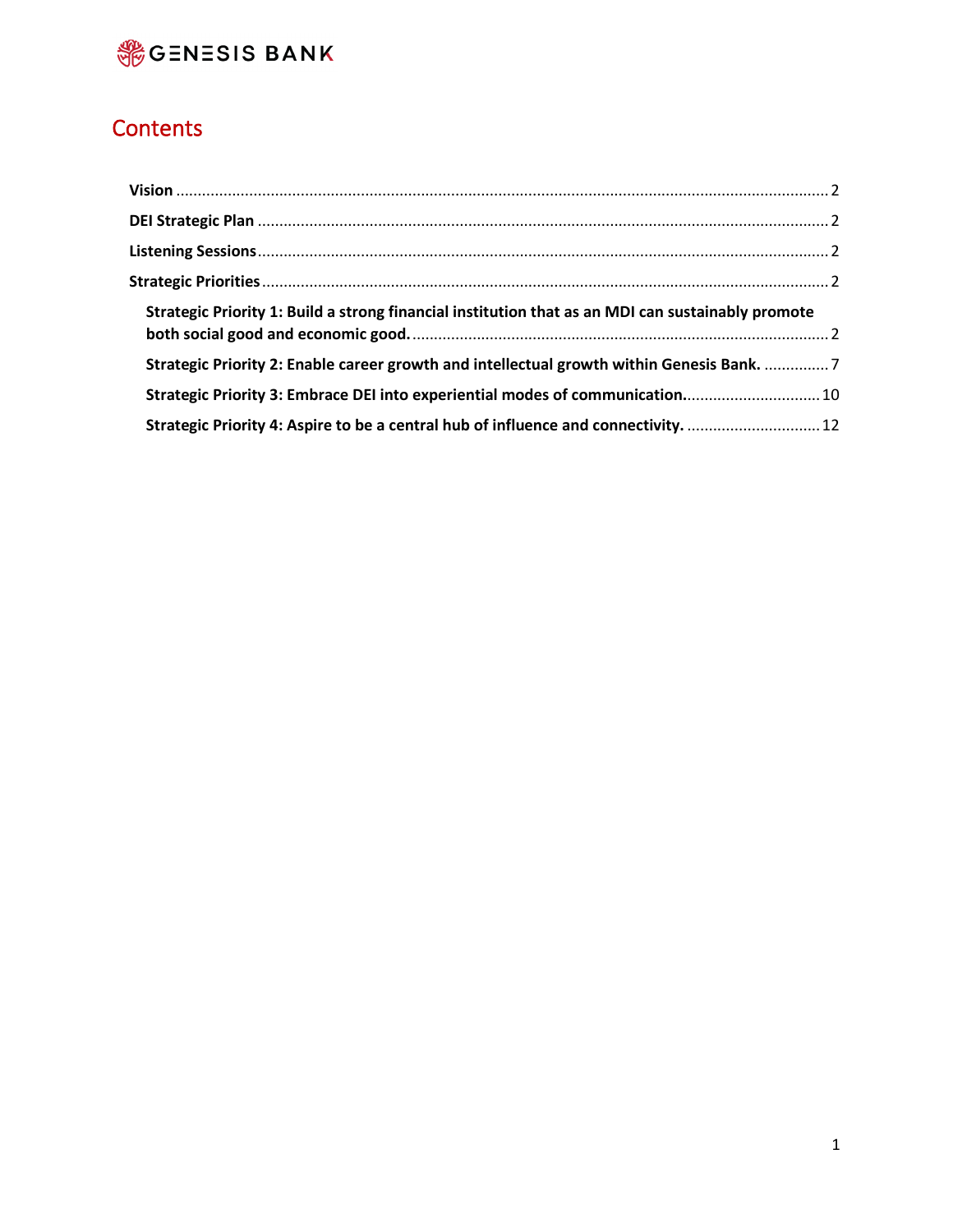

### <span id="page-2-0"></span>Vision

Genesis Bank's workforce intends to represent the diversity of the communities we serve. We strive to foster a more diverse, equitable, and inclusive culture for employees, clients, vendors, and the community at large. We seek to advance racial equity and economic opportunity by building partnerships and lending our voice and resources to initiatives that uplift our communities.

### <span id="page-2-1"></span>DEI Strategic Plan

The purpose of this strategic plan is to provide a roadmap for how Genesis Bank (the "Bank") can continue to be a more equitable and inclusive financial institution. The goals and objectives of each strategic priority outline the steps needed to be successful in this effort. The Bank recognizes that new action steps may be identified as the plan evolves.

### <span id="page-2-2"></span>Listening Sessions

In Q1 2022, the Bank hosted listening sessions with employees, community partners, and municipal leaders in Southern California, Genesis Bank's target market. These sessions helped to shape the Bank's DEI role and purpose, both internally and externally. The listening sessions articulated key priorities and influenced the strategic planning process.

### <span id="page-2-3"></span>Strategic Priorities

From the listening sessions, five (5) diversity, equity, and inclusion ("DEI") priorities or pillars emerged:

- 1. Build a strong financial institution that as a minority depository institution ("MDI") can sustainably promote both social and economic good.
- 2. Enable career growth and intellectual growth within Genesis Bank.
- 3. Embrace DEI into experiential modes of communication.
- 4. Aspire to be a central hub of influence and connectivity.
- 5. Develop solutions that enable small and minority-owned businesses to breakdown impediments that inhibit access to economic growth opportunities.<sup>[1](#page-2-5)</sup>

These strategic priorities establish a foundation for how Genesis Bank will deliver on its DEI vision.

### <span id="page-2-4"></span>Strategic Priority 1: Build a strong financial institution that as an MDI can sustainably promote both social good and economic good.

### Goal 1.1 Balance service with profitability and performance.

Integrating social responsibility into the Bank's core operations helps the Bank develop a connection with the community it serves. In order to balance service with profitability and performance, the Bank will:

• Form a DEI Advisory Committee and Community Development Advisory Board. These committees help to ensure that the Bank is thinking beyond profits and growth and will help to guide the Bank's DEI work.

<span id="page-2-5"></span> $1$  This priority will be separately addressed outside of the strategic plan.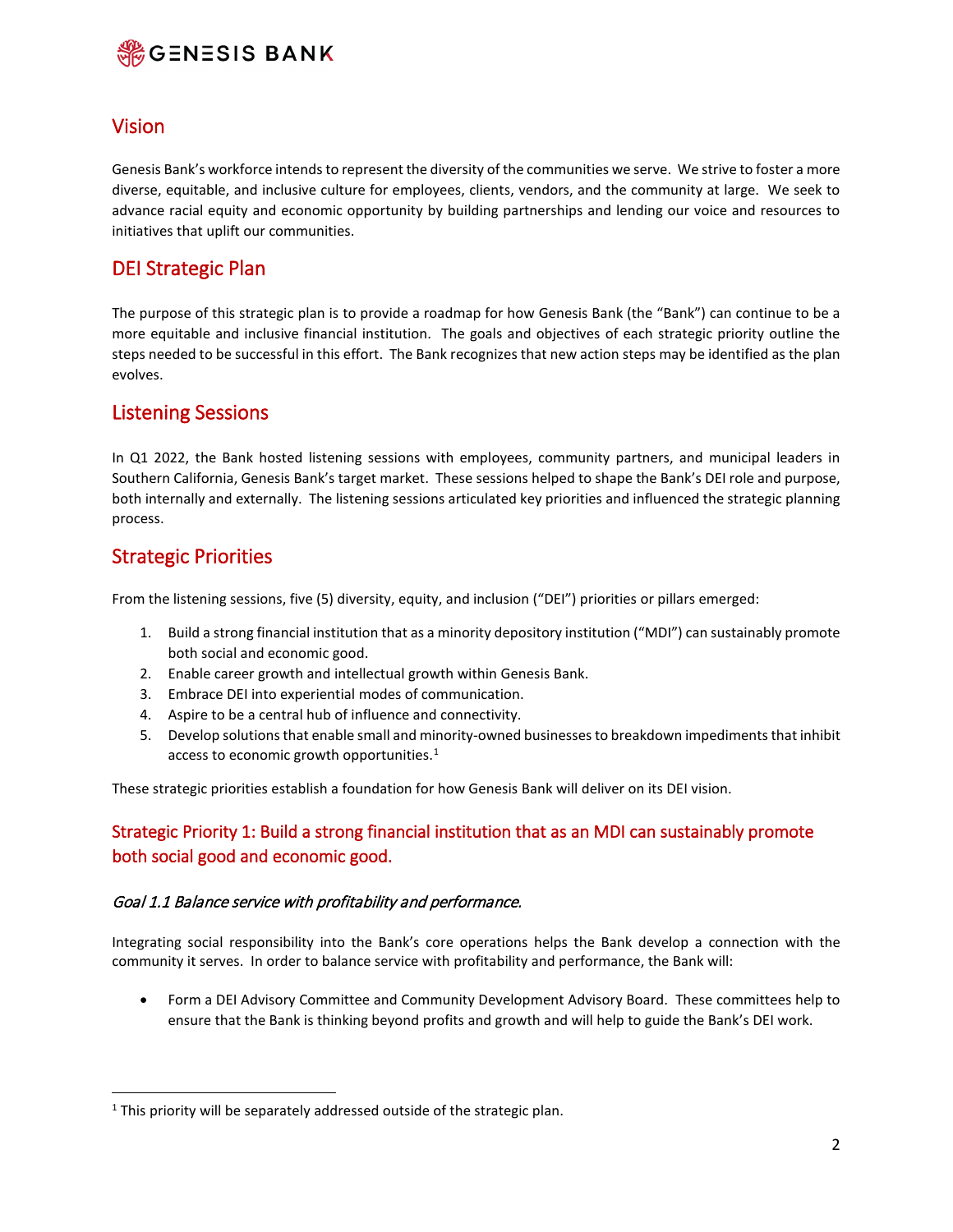### GENESIS BANK

- o **DEI Advisory Committee:** The committee's role is to oversee and govern the Bank's DEI strategic priorities and policy. The composition of the committee will include the full Board and the senior executive team at Genesis Bank.
- o **Community Development Advisory Board**: The advisory board's role is to keep the Bank informed about relevant issues in the community it serves and suggest ways for the Bank to support local development efforts. It will help with client identification and acquisition, promote the Bank, and enhance the Bank's market and product knowledge. Membership will be diverse and will include business and community leaders.
- Recruit and hire senior leaders who are socially and business minded.
- Build partnerships with community organizations that align with the Bank's MDI and DEI mission. The Bank will have a multi-prong approach to partnerships.

| <b>Departments</b>                                      | <b>Partnership Approach</b>                                                                                                                                                                                                                                                                                                  |
|---------------------------------------------------------|------------------------------------------------------------------------------------------------------------------------------------------------------------------------------------------------------------------------------------------------------------------------------------------------------------------------------|
| <b>Sales</b>                                            | Sales will establish partnerships with community organizations to access new<br>markets, enhance the Bank's market and product knowledge, develop cross                                                                                                                                                                      |
|                                                         | referral relationships with specialized lenders, and connect potential clients<br>with technical assistance and community service resources.                                                                                                                                                                                 |
| Marketing                                               | Marketing will establish partnerships with community organizations to<br>cultivate awareness about the Bank in new markets, increase client<br>recognition, and foster client loyalty.                                                                                                                                       |
| Genesis Bank Institute for<br>Entrepreneurship ("GBIE") | GBIE will establish partnerships with community organizations to develop<br>networking and relationship-building opportunities for its members and<br>partners, and to recruit new members and partners to the institute. These<br>partnerships will also provide educational opportunities to GBIE members and<br>partners. |
| <b>Genesis for Good Foundation</b>                      | The Genesis for Good Foundation will establish partnerships with community<br>organizations and will leverage these partnerships to provide community<br>development services (i.e., financial education and technical assistance) to<br>underserved communities in the Bank's target market.                                |

| <b>Current Community Partners</b>               | Website                                      |
|-------------------------------------------------|----------------------------------------------|
| <b>National Bankers Association</b>             | https://www.nationalbankers.org/             |
| Orange County Hispanic Chamber of Commerce      | https://ochcc.org/                           |
| Asian Business Association Orange County        | https://abaoc.org/                           |
| Orange County Black Chamber of Commerce         | https://www.ocblackchamber.com/              |
| <b>Clearinghouse CDFI</b>                       | https://www.clearinghousecdfi.com/           |
| Orange County Small Business Development Center | https://ociesmallbusiness.org/orange-county/ |
| The TGR Foundation                              | https://tgrfoundation.org/                   |

### Goal 1.2 Create financial products for the underbanked and unbanked.

Genesis Bank is a commercial bank with a limited number of consumer deposit and lending products. However, the Bank is committed to serving the financial needs of the underbanked and unbanked. As part of this commitment, it will:

- Aspire to co-develop City Loan Guarantee Programs to increase capital to small businesses operating within cities in Southern California who may need credit enhancements to qualify for a loan.
- Participate in the California State Loan Guarantee Program to increase capital to small businesses operating in the state of California who may need credit enhancements to qualify for a loan.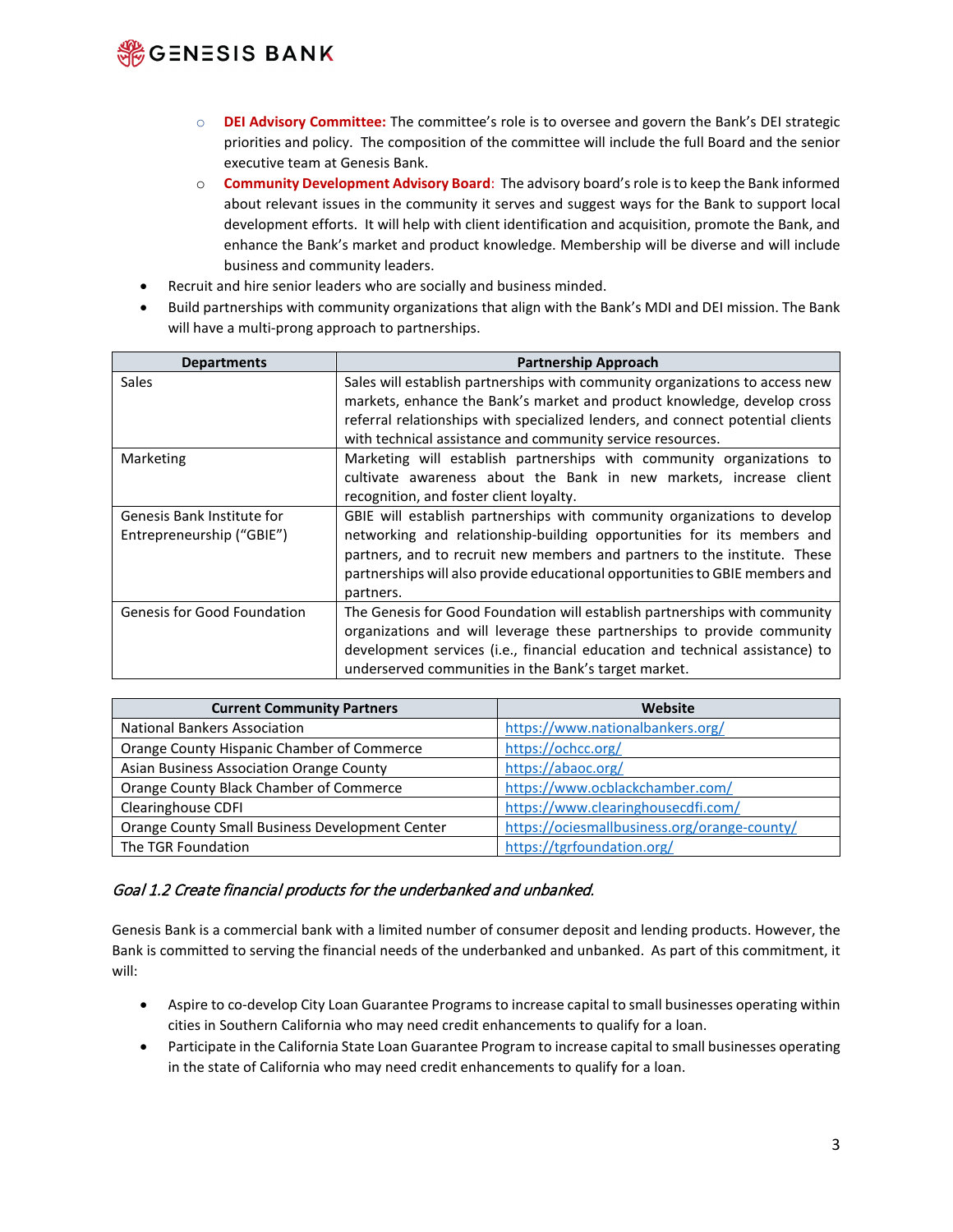### **GENESIS BANK**

- o Partner with the Small Business Development Corporation of Orange County [\(https://sbfdoc.org/state\)](https://sbfdoc.org/state), a Financial Development Corporation (FDC) that provides technical assistance as well as processes loan guarantees for qualifying small businesses.
	- Obtain a "3-Star" Bauer Financial rating.
	- **Apply to be a certified lender under the State Loan Guarantee Program through the Small** Business Development Corporation of Orange County.
	- Utilize the loan guarantee to qualify small business applicants in need of credit enhancements to be eligible for a loan.
	- Work with the Small Business Development Corporation of Orange County to process guarantees, as needed.
- Promote GenTeck<sup>s</sup> to businesses of all sizes. GenTeck<sup>s</sup> gives clients access to account reconciliation, helps clients manage trade payables (reduces capital outlays), and offers fraud protection. The Bank will leverage community partner platforms to market GenTeck℠.
- Offer financing products to support the working capital needs of nonprofit organizations that provide vital services to underserved communities.
- Connect small businesses with Small Business Development Centers ("SBDC"), Community Development Financial Institutions ("CDFI"), Community Development Corporations ("CDC") and other nonprofit technical assistance providers.
- Facilitate lending partnerships with other MDIs to enable quality asset growth. For example, these lending relationships allow multifamily owners to access financing to create livable working conditions in low- to moderate-income ("LMI") communities.
- Explore third-party<sup>[2](#page-4-0)</sup> relationships with FinTech companies that offer products for the underbanked and unbanked such as: second chance banking products, early direct deposit products that allow consumers to receive paychecks up to two (2) days early, and savings & investment products that allow consumers to save for the future.

### Goal 1.3 Remove language barriers to increase access to financial products.

Limited English Proficient ("LEP") business owners find it difficult to access financial products and services. Financial disclosures and written documents may not be available in languages other than English. These documents can be technical and difficult to understand, even for proficient English speakers.

Below are ways the Bank will improve services to LEP business owners by removing language barriers to increase access to financial products:

- Assess the language needs of the Bank's service area:
	- o Review demographic data about the areas the Bank serves to determine the Bank's customers' likely language preferences.
- Tap into student resources from local universities such as the University of California, Irvine Paul Merage School of Business to develop and translate financial literacy content on the Bank's website. Explore offering the content in English, Spanish, and Vietnamese.
- Upon request, leverage the foreign language fluency, cultural competency, and financial expertise of Genesis Bank staff members to assist LEP prospects and clients who come to the Bank. The Bank currently has language capabilities in:
	- o Spanish
	- o Vietnamese
	- o Korean

<span id="page-4-0"></span><sup>&</sup>lt;sup>2</sup> The Bank will adhere to the FDIC's Guidance for Managing Third-Party Risk prior to engaging in a third-party relationship.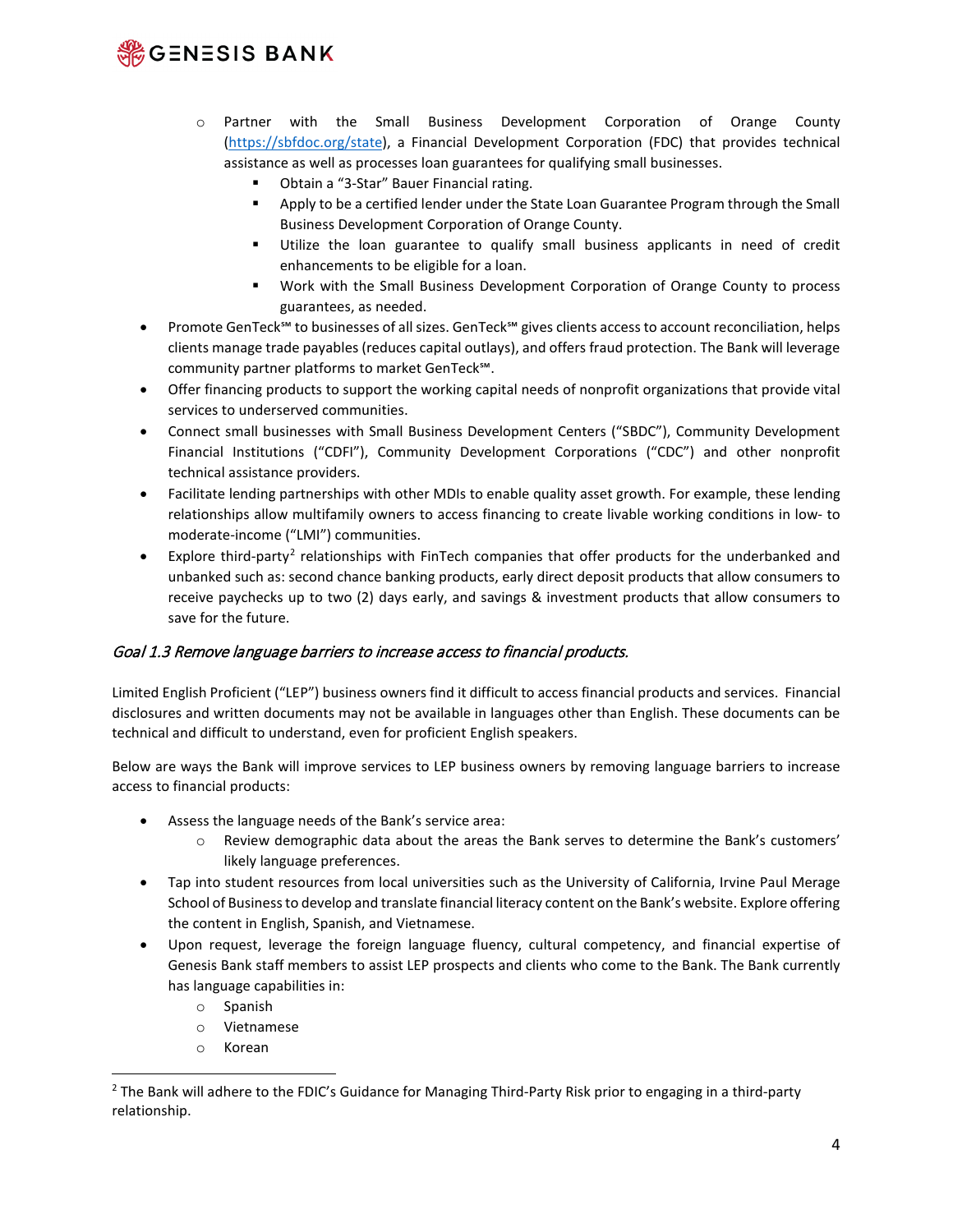

- o Mandarin
- o Punjabi
- o Portuguese
- o Tagalog
- Leverage the CFPB's free printable financial education materials that have been translated into nine languages [\(https://pueblo.gpo.gov/CFPBPubs/CFPBPubs.php\)](https://pueblo.gpo.gov/CFPBPubs/CFPBPubs.php). The CFPB also hosts a website translated in Spanish that provides clear, impartial answers to hundreds of common financial questions [\(https://www.consumerfinance.gov/es/obtener-respuestas/\)](https://www.consumerfinance.gov/es/obtener-respuestas/).
- As needed, refer LEP business owners to the CFPB's helpline (855) 411-2372. Financial assistance is available in more than 180 languages.

### Goal 1.4 Leverage Genesis Bank Institute for Entrepreneurship to provide technical assistance, financial literacy education, coaching, and mentorship to small businesses.

The Genesis Bank Institute for Entrepreneurship ("GBIE") was created to connect, develop relationships, and provide educational advisory and support to help accelerate the growth and success of small-midsized, family-owned, minority-owned businesses in Southern California. The GBIE will offer in-person educational workshops, experiential story-telling events, and digital financial and business literacy resources through "When Genesis Talks…", a community conversation and engagement platform that provides direct financial literacy and business education to the Bank's target market. The GBIE will provide the leadership and business tools necessary for family-owned and minority-owned businesses, who have historically been overlooked by the traditional banking system, to run their businesses more effectively, efficiently, and to strengthen the future of their organizations. The GBIE will help to develop the next generation of business and community leaders and will introduce its majority-minority business audience to the resources and connections that will assist them in more effectively running the day-to-day operations of their organizations. In addition, the GBIE will serve as a center of influence and connectivity, aggregating business education resources from the brightest minds, across a wide variety of topics and industries.

To enable small-midsized, minority-owned, family-owned businesses to access GBIE programming and network, the Genesis for Good Foundation will co-sponsor GBIE events. This allows small-midsized, minority-owned, familyowned businesses looking for consultative services to access resources to grow their enterprises. Through the digital and physical iterations of its content platform, "When Genesis Talks…", the GBIE is providing businesses with high quality, high touch point opportunities to engage with the local community and educate themselves and their businesses with GBIE aggregated resources and content for optimal business success.

GBIE will:

- Host workshops.
- Any small-midsized, minority-owned, family-owned businessin need of advisory or educational content and services may join the GBIE & receive consultative services from GBIE professional experts based on business needs<sup>[3](#page-5-0)</sup>, including the Bank.
- Train on business, accounting, and financial acumen to strengthen the skillsets of members and their teams (as well as the next generation of leaders and business owners).
- Develop networking and relationship-building opportunities for members and partners to learn from one another.
- Provide financial and business literacy education, as well as mentor relationships for the next generation of business leaders and owners.
- Provide guidance and education on how to work more effectively with government, financial, and municipal organizations to maximize the benefit of these resources for its member and partner leaders and owners.

<span id="page-5-0"></span><sup>&</sup>lt;sup>3</sup> Service providers include law firms, accounting firms, marketing firms, etc.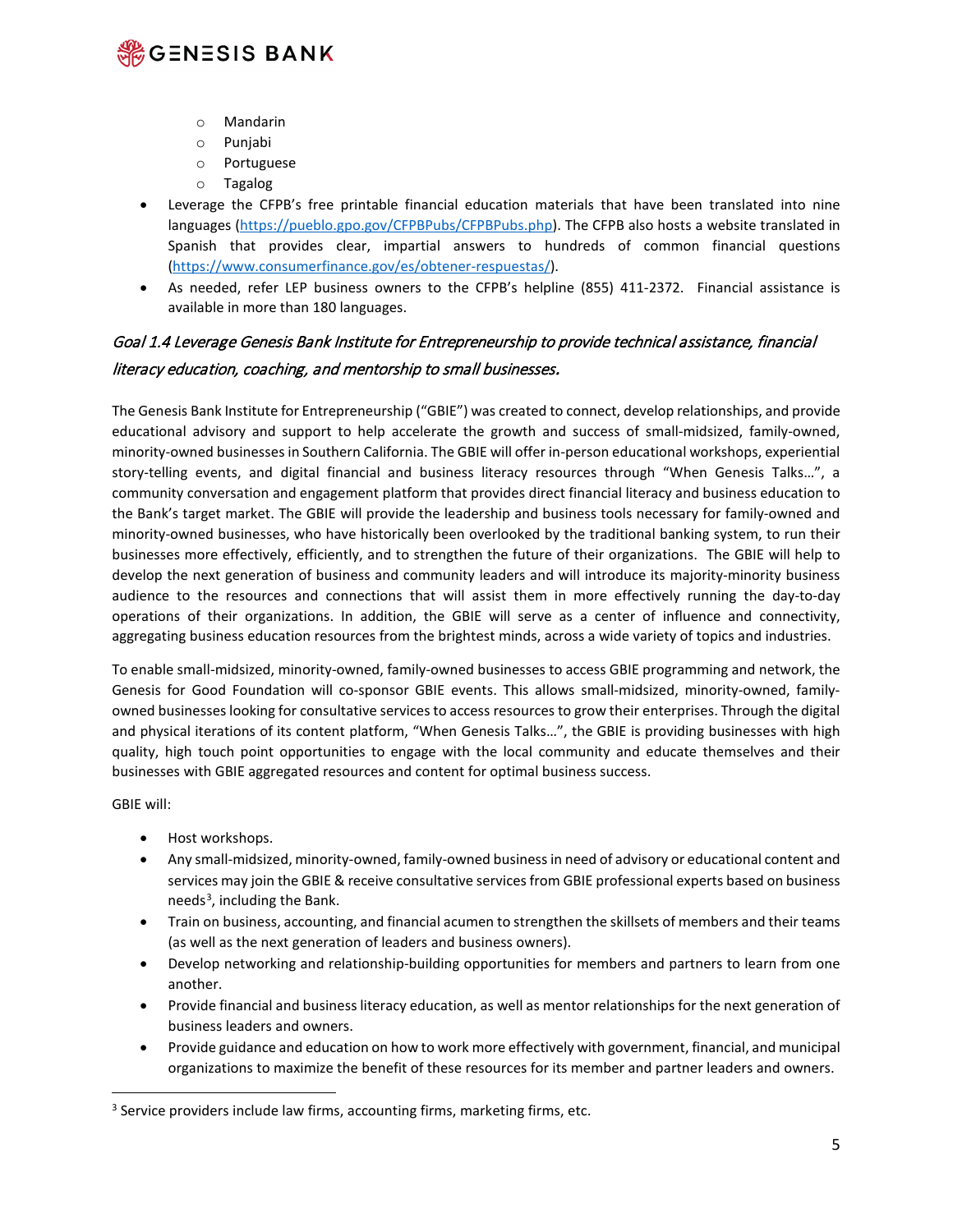### **※GENESIS BANK**

• Provide exposure and access to a wide range of resources and connections useful in running day-to-day business.

### Goal 1.5 Set up relationships with third-party microlenders and CDFIs.

Nonprofit microlenders and Community Development Financial Institutions ("CDFIs") expand economic opportunity in low-income communities by providing access to financial products and services for local residents and businesses who may not be able to access traditional banking products and services. Setting up relationships with third-party microlenders and CDFIs enables the Bank to refer prospects and clients to alternative sources of financing when the prospect or client is unable to obtain financing from the Bank.

The Bank will connect with established third-party<sup>[4](#page-6-0)</sup> microlenders and CDFIs such as those listed below to explore their interest in setting up a loan referral program.

| Organization                        | Loan Range     | Website                                     |
|-------------------------------------|----------------|---------------------------------------------|
| <b>CDC Small Business Finance</b>   | \$5K - \$250K  | http://www.cdcloans.com                     |
| City of Los Angeles Small           | \$5K - \$50K   | https://ewddlacity.com/index.php/microloan- |
| <b>Business Emergency Microloan</b> |                | program                                     |
| Program                             |                |                                             |
| <b>Clearinghouse CDFI</b>           | \$250K - \$5MM | https://www.clearinghousecdfi.com/          |
| <b>Small Business Development</b>   | \$2K - \$2.5MM | http://sbfdoc.org                           |
| <b>Corporation of Orange County</b> |                |                                             |
| <b>TELACU</b>                       | \$50K - \$750K | http://www.telacu.com                       |

To build out a loan referral program, the Bank will:

- Enable a push notification in its CRM solution to enable bankers to refer out prospects that meet the credit profile of local microlenders and CDFIs. The system should allow the banker to draft a warm introductory e-mail connecting the prospect with a microlender or CDFI contact.
- Utilize Salesforce to input, track, and provide reporting on referral relationships to microlenders and CDFIs.
- Follow-up with referrals to ensure that prospects and clients have a good user experience with microlender and CDFI partners.

### Goal 1.6 Educate customers that the Bank serves the whole community.

As a multi-racial MDI, it is important to educate prospects and clients that the Bank serves all minority and nonminority communities as to deepen the connection with the communities it serves and be welcoming to prospects and clients from all backgrounds.

- Generate awareness about the Bank in diverse market segments by participating in and sponsoring community-related events such as:
	- o ABAOC BIZCON
	- o TGR Invitational
	- o Orange County Hispanic Chamber of Commerce "The Estrella Awards"
	- o Southern California Minority Supplier Development Council's The B3 Conference + Expo.
- Strengthen visibility in market segments where awareness about the Bank is absent or weak by partnering with reputable companies, nonprofit organizations, community leaders, and media partners known in these market segments, and increasing advertisement, including social media posts in these market segments.

<span id="page-6-0"></span><sup>4</sup> The Bank will adhere to the FDIC's Guidance for Managing Third-Party Risk prior to engaging in a third-party relationship.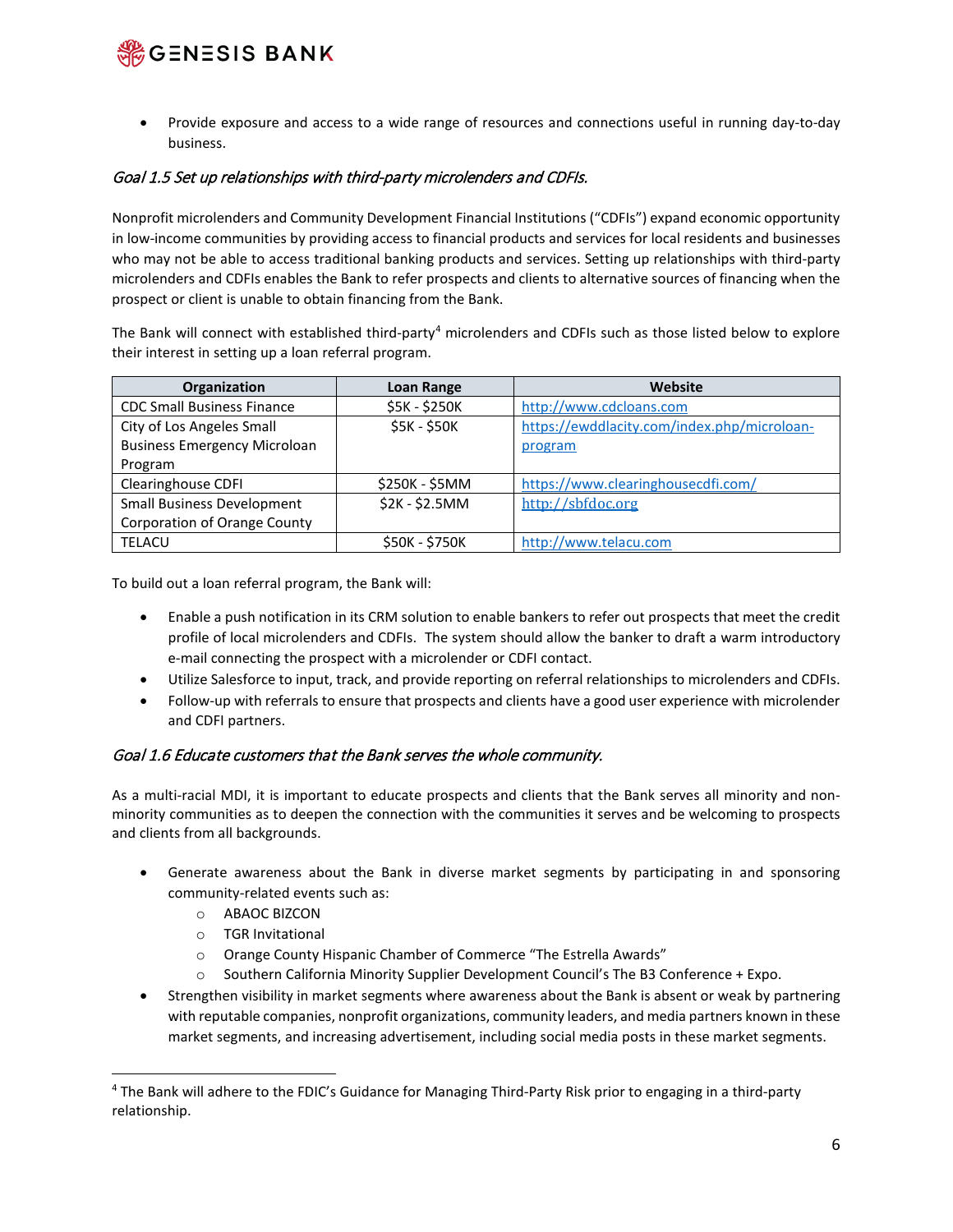### รู้G∃N∃SIS BANK

- Participate in the Interagency Conference<sup>[5](#page-7-1)</sup> for FDIC-insured minority depository intuitions ("MDI") and Community Development Financial Institution ("CDFI") banks.
- Embed DEI values into the Bank's everyday language by developing a DEI Marketing Guideline that is used to inform messaging for:
	- o Customer interactions
	- o Internal communications
	- o Sales pitches
	- o Panel discussions
	- o Marketing materials
	- o Investor meetings
	- o Capital raises
	- o Press releases

### Goal 1.7 Pursue partnerships with other financial institutions, corporations, private companies, and philanthropic organizations that will support the Bank's MDI mission and allow the Bank to scale up to serve more customers.

As an MDI, the Bank plays a role in transforming the lives of underserved communities by providing safe and affordable financial services to businesses in these communities. Access to grants, equity investments, deposits, lending partnerships, and technology support enables the Bank to serve more customers and to have a greater impact on the community. The Bank will actively pursue opportunities that will support its MDI mission and enable it to build capacity and scale.

- Develop pitches for the Mission-Driven Bank Fund for investments that will support the Bank's target market.
- Collaborate with other MDIs to bring together resources and capacity to consider innovative technology solutions.
- Identify and pursue grant and equity investments to bolster capital reserves and to continue to scale and grow.
- Encourage large non-MDI banks to place longer-term deposits with the Bank, which enables the Bank to make new loans.
- Partner with other MDIs and non-MDI banks to increase balance sheet capabilities in order to originate more loans.

### <span id="page-7-0"></span>Strategic Priority 2: Enable career growth and intellectual growth within Genesis Bank.

### Goal 2.1 Host departmental learning sessions.

Learning what other departments do helps employees gain a holistic view of the Bank's work and how each department plays a part in the Bank's success. It instills a sense of "we're in this together" when employees learn each other's motivations and how it relates to the whole organization.

- Host a quarterly departmental learning session featuring a different department at the Bank.
	- o Allow employees to submit a Q&A in advance of each departmental learning session.
	- o Each department will have 90 minutes to present on their respective areas of oversight and how their functions contribute to the success of the Bank. The presentation should also address questions submitted by employees in advance of the learning session.

<span id="page-7-1"></span><sup>5</sup> <https://www.fdic.gov/regulations/resources/minority/events/interagency2019/>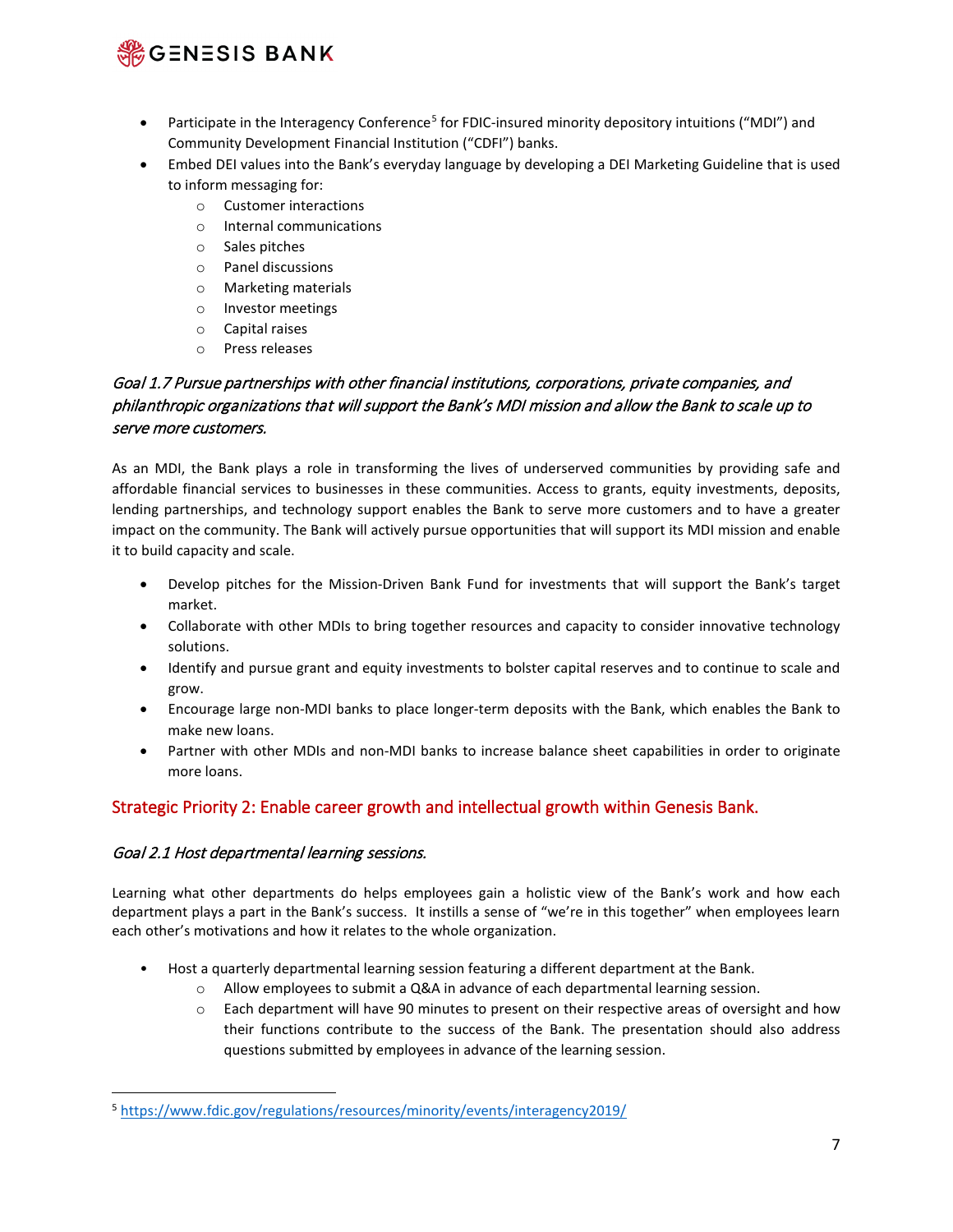

- **Branch Operations / Retail**
- **E** Credit Administration
- **Finance**
- **Loan Operations**
- GBIE
- Genesis for Good Foundation
- **Information Technology**
- $\blacksquare$  Risk
- **Sales**

### Goal 2.2 Develop a mentorship program for internal employees.

Developing a mentorship program for internal employees goes hand in hand with creating a diverse pipeline of talent for the Bank. Mentors who act as both mentors and sponsors provide mentees with feedback and advice, advocate for their mentees and help them gain visibility at the Bank.

The Bank will develop a mentorship program as part of its DEI commitment to recruit and retain a qualified diverse workforce. The Bank will pursue mentorship organically during its first two (2) years of inception and will then build out a formal program in year three (3).

To build out a formal mentorship program, the Head of DEI will work with the Executive Management team and HR to:

- Define the program goal (e.g., career advancement for high potential employees).
- Outline the mentoring process.
- Select program participants.
- Match mentors and mentees.
- Kick-off mentorship training for mentors before the program begins.
- Launch mentorship program.

### Goal 2.3 Find best talent and create upward mobility for employees.

Hiring best talent and creating a trajectory for talent to move up in the organization is critical to the Bank's success. Hiring best talent also means being inclusionary of individuals with different backgrounds and perspectives. Employees from various social and cultural backgrounds will widen the range of perspectives, knowledge, and approach from which decisions are made.

In order to find best talent and create upward mobility for employees, the Bank will:

- Launch a paid internship program that enables underserved youth the opportunity to gain work experience in the banking sector.
- Hire qualified Genesis Bank interns into permanent positions.
- Provide employees with external resources for professional development (e.g., public speaking and Excel courses).
- Sponsor job specific licensing and certification opportunities.
- Assign new hires with a new hire ambassador to serve as an internal resource, and to help the new employee acclimate to the workplace.
- Develop a mentorship program. Refer to Goal 2.2 of the strategy document for additional details.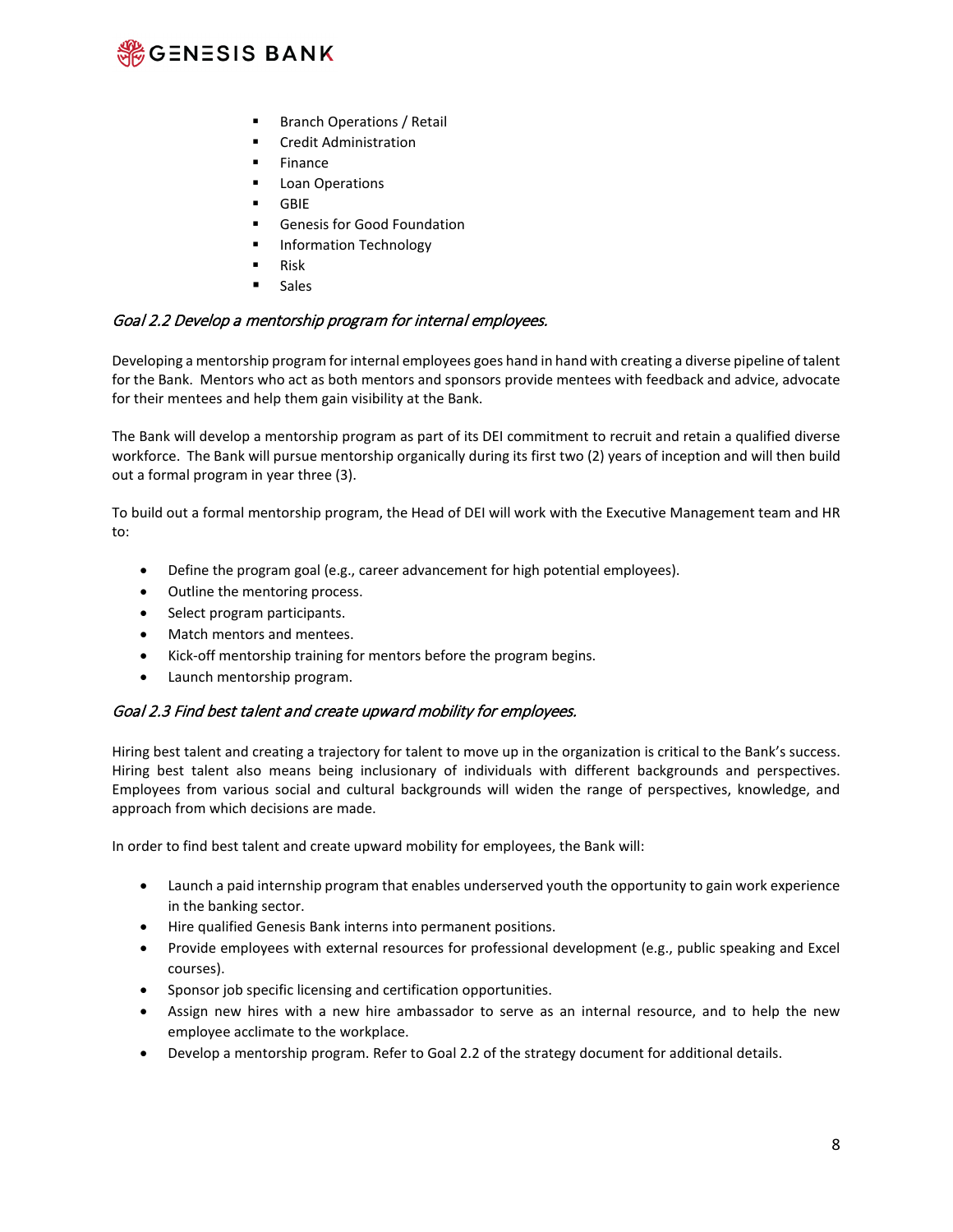### **※GENESIS BANK**

### Goal 2.4 Promote internally.

The Bank's employees are its greatest asset. The Bank makes significant investments in recruiting, hiring, and retaining the best talent. As such, it strives to promote internally at the Bank. To promote internally, the Bank will:

- Ensure sponsorship is embedded into the Mentorship Program. Sponsorship goes beyond giving feedback and advice. Mentors/Sponsors use his/her influence with senior executives to advocate for their mentees. Mentors/Sponsors:
	- o Must be senior managers with influence.
	- o Give mentees exposure to other executives who may help their careers.
	- o Make sure mentees are considered for promising opportunities and challenging assignments.
	- o Advocate on behalf of mentees.
- Allow current employees to apply for internal positions before opening a job listing to the broader public.

### Goal 2.5 Allow time and opportunities to give back.

Creating a culture of service boosts team morale, and enables the Bank to leverage its greatest resource, its employee base, to help the community at large. The Bank will provide employer-sponsored volunteerism in the following ways:

- Allot four (4) hours each year to allow employees to volunteer with an organization of their choice.
- Plan a monthly volunteer service project that employees can participate in.
- Develop and circulate an internal calendar of Bank events which includes volunteering events.

#### Goal 2.6 Create a culture where everyone's opinion matters.

The Bank believes that employees should have an active voice in the Bank. Building an inclusive workplace culture where employees feel comfortable sharing differing ideas helps the organization reach the best decisions.

In order to create a culture where employees feel comfortable sharing new perspectives, the Bank will:

- Set up periodic company-wide strategic discussions and listening sessions.
- Before employees meet to talk about an issue, Management will ask for opinions and thoughts in advance of the meeting so that people can express their viewpoints before they are pressured – consciously or unconsciously – to align their views with the perspectives of others.
- Create a psychologically safe environment in which employees can speak freely about their experiences and thoughts.

### Goal 2.7 Be consistent with DEI.

It is essential for the Bank to maintain momentum and ensure that its DEI efforts become part of the Bank's company culture. To be consistent, the Bank will:

- Engage the entire workplace in planning and implementing DEI initiatives.
- Provide access to DEI related trainings to the Board of Directors, Management, and employees.
- Embed DEI values into the Bank's everyday language by developing a Marketing Guideline. Refer to Goal 1.6 bullet 4 for additional details.
- Treat DEI work as core work rather than peripheral work by designating a Head of DEI to oversee the DEI strategy.
- Launch an internal drip campaign to highlight the Bank's DEI work:
	- o All-Hands meetings.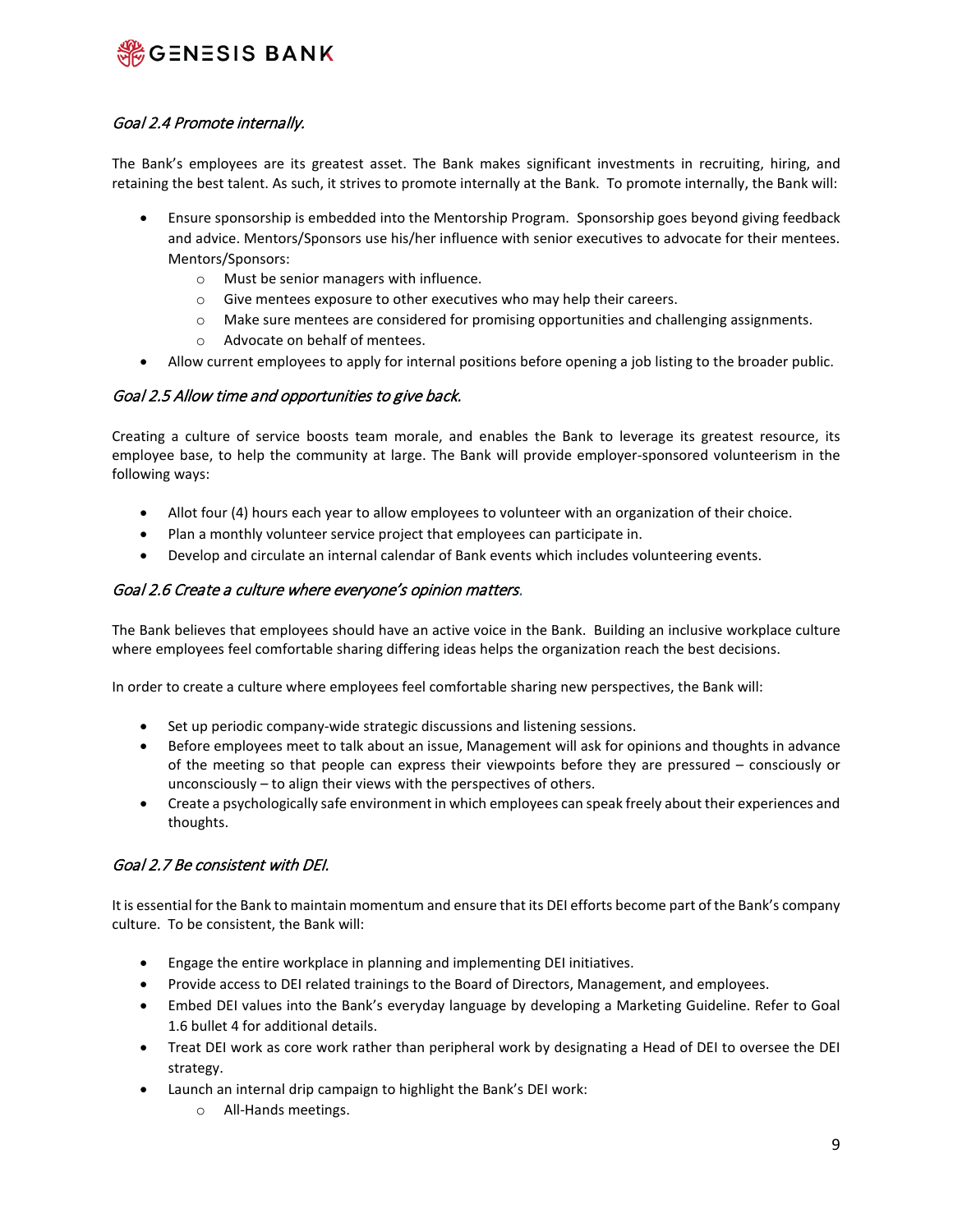

- o E-mail recaps.
- o Team huddles.
- o Social media highlights.

### Goal 2.8 Find ways for employees to get to know each other.

To create a culture of belonging, it is important for the Bank to find ways for employees to get to know each other. When employees feel that they belong at work, they feel more connected and committed. To promote a sense of belonging, the Bank will:

- Host periodic all-hands social hours.
- Create a culture of belonging through branded swag.
- Encourage departments to volunteer together at Bank sponsored community events.

### <span id="page-10-0"></span>Strategic Priority 3: Embrace DEI into experiential modes of communication.

### Goal 3.1 Make DEI part of the Bank's corporate identity.

As an MDI, Genesis Bank serves a vital role in promoting the economic viability of minority and under-served communities. DEI is integral to delivering on Genesis Bank's role as an MDI. To make DEI part of its corporate identity, the Bank will:

- Integrate DEI into the corporate website and dedicate a page to the Bank's DEI vision.
- Integrate DEI into marketing material.
- Integrate DEI related successes into social media posts.
- Co-brand events and marketing materials with community partners (e.g., Fireside Chats).
- Launch client spotlights that highlight small-midsized, family-owned, minority-owned businesses in the Bank's target market.
- Source local small-midsized, family-owned, minority-owned vendors in the Bank's target market.
- Embed DEI values into the Bank's everyday language by developing a Marketing Guideline. Refer to Goal 1.6 bullet 4 for additional details.

#### Goal 3.2 Create multilingual communications to create connections.

As an MDI that serves a diverse population of clients, embracing multilingual communications helps to build trust and loyalty. An investment in translated content creates a link between cultures. The Bank will pursue the following strategies to create multilingual communications to create connections:

- Co-brand events and marketing materials with community partners.
- Invite high quality bilingual media outlets and publications aimed at reaching LEP audiences to cover Bank events.
- Explore advertisement with high quality bilingual media outlets and publications aimed at reaching LEP audiences.
	- o Work with internal and external resources to translate and review advertisement for accurate translation and cultural elements.

### Goal 3.3 Leverage "When Genesis Talks…" to kick off conversations around DEI.

The "When Genesis Talks…" platform is a community conversation and engagement platform that provides direct financial literacy and business education to the Southern California community through an experiential and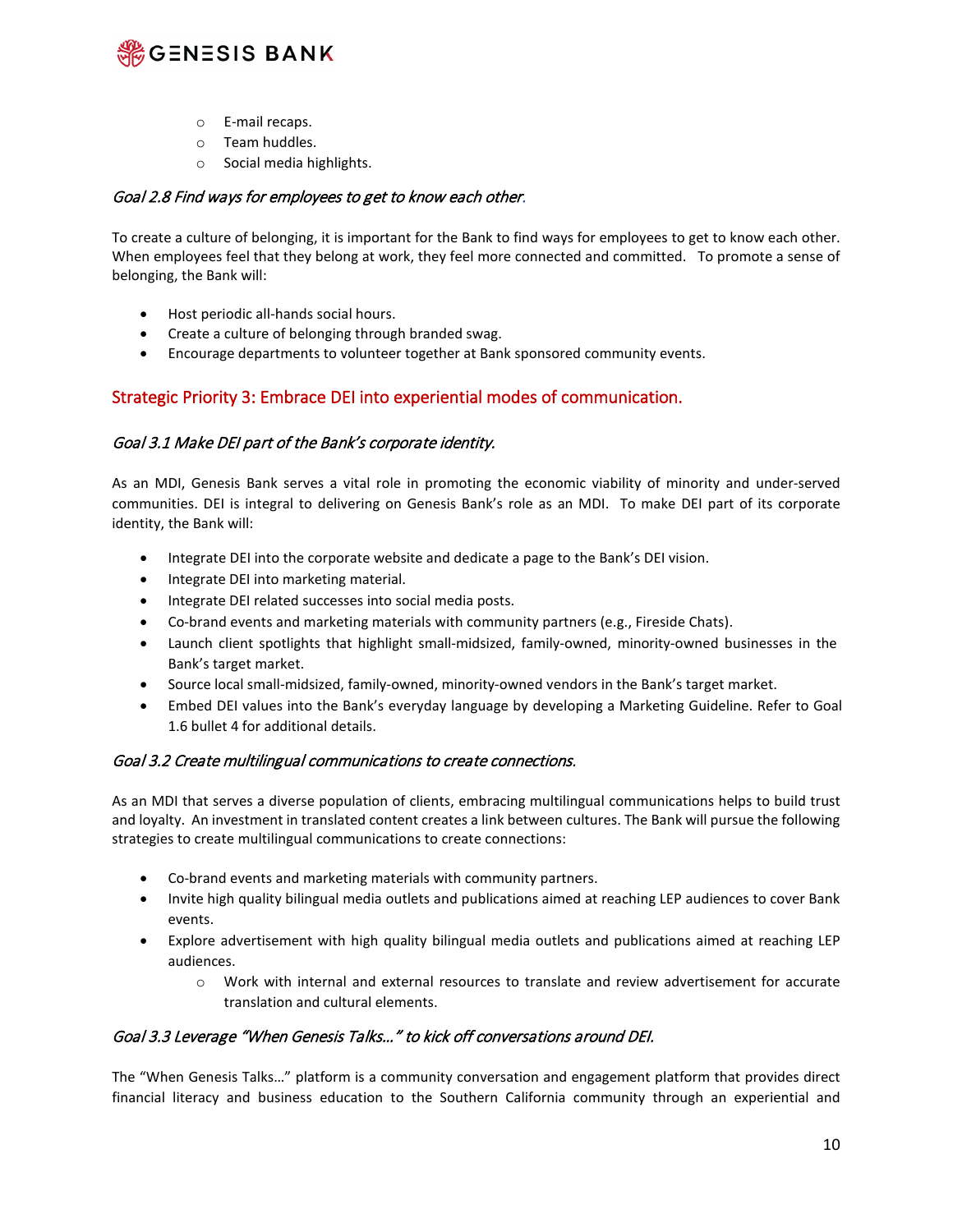

interactive story-telling event series highlighting diverse entrepreneurs, in addition to local business, municipal and educational leaders. It includes panels featuring experts from various industries who share their knowledge and expertise. "When Genesis Talks…" is a platform distributed by Genesis Bank and supported by the GBIE and the Genesis for Good Foundation. The experiential and interactive story-telling series enables the Bank to highlight local enterprises and create a forum where budding entrepreneurs and small businesses can learn from, and connect with, established businesses and business leaders in the community. Through storytelling and hosted panels with various industry experts, the Bank aims to provide technical assistance, financial literacy education, mentorship, and coaching in an engaging way.

The Bank will leverage the "When Genesis Talks…" platform to kick off conversations around DEI. The Bank will:

- Feature small-midsized, family-owned, minority-owned businesses and community leaders driving DEI initiatives forward in Southern California via Fireside Chats.
- Leverage "When Genesis Talks…" educational mediums to support DEI efforts.
	- o Explore DEI emerging issues.
	- o Highlight DEI best practices.
	- o Provide an update on Genesis Bank DEI initiatives.
	- o Feature DEI community, municipal, educational, and business leaders.
	- o Allow community, municipal, educational, business leaders, and employees to include opinions on potential DEI conversations.

### Goal 3.4 Create ways for employees to report on external events that they attended, and the connections that they made in the community.

As the Bank examines its community engagement approach, it may find that it already has a range of connections with the community across different business units. Mapping these ongoing efforts helps to ensure coordination and translation of insights across departments. These insights help to drive connections with the community, and product innovation.

- Allot time at periodic company-wide strategic discussions and listening sessions for employees to share about their experiences at external events.
- Encourage employees to call informal meetings on the Sales floor where they can share their experiences at external events.

### Goal 3.5 Stay relevant.

Staying relevant requires an understanding of what matters to the Bank's stakeholders and requires dynamic engagement. To stay relevant as it relates to DEI, the Bank will:

- Form a Community Development Advisory Committee. Refer to Goal 1.1 bullet 1 for additional details.
- Provide multiple opportunities and formats for employees, community partners, and municipal leaders to share input, participate in the planning and implementation process, and learn about progress and ongoing challenges of the DEI program.
- Join the FDIC Los Angeles Alliance for Economic Inclusion ("LA AEI"). The LA AEI is comprised of a broad base of organizations including financial institutions, community-based nonprofit organizations, CDFIs, and government agencies. The LA AEI fosters economic inclusion among lower-income households and communities, and small and micro businesses. The alliance helps to bring emerging community issues to light.
- Use social media to stay connected with clients and the larger public.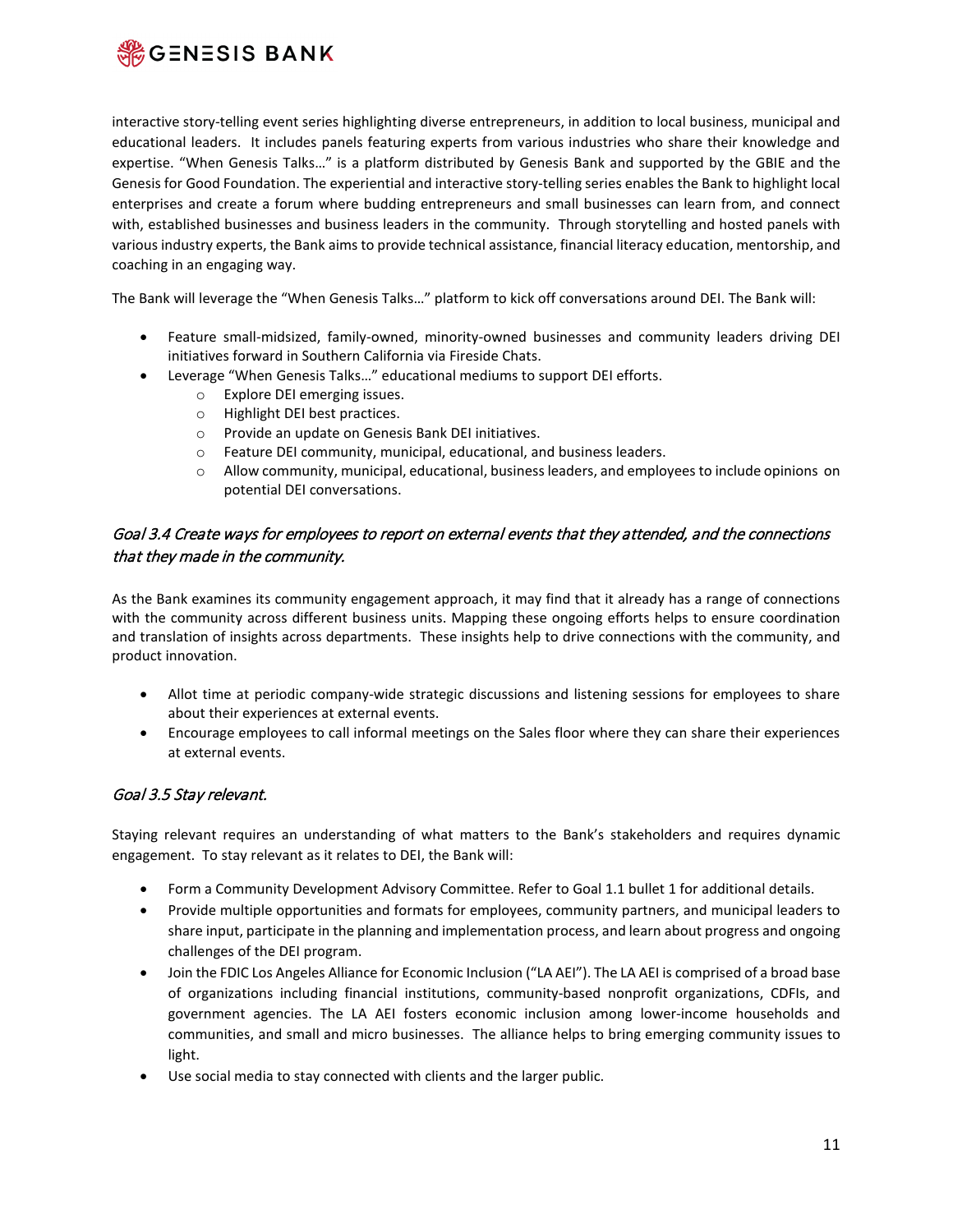

#### Goal 3.6 Create internal calendar of Bank events.

Engaging employees in Bank related community events helps employees to feel more connected to the Bank's DEI work. To ensure all employees are apprised of Bank events, the Bank will create an internal calendar of Bank events.

- Work with marketing, GBIE, and the Genesis for Good Foundation to develop a master calendar of community events.
	- o Ensure each event has a point of contact to help coordinate attendance.
- Make the calendar available on the Bank's intranet site.

### <span id="page-12-0"></span>Strategic Priority 4: Aspire to be a central hub of influence and connectivity.

### Goal 4.1 Aspire to be a connectivity hub for DEI related initiatives (e.g., internships, procurement, technical assistance, etc.).

To breakdown silos and to create a unified vision working toward common DEI goals, the Bank will consistently display a willingness to be a connectivity hub for DEI related initiatives within the larger community. The Bank will:

- Encourage local businesses to adopt internship programs to provide underserved youth the opportunity to gain work experience and to develop a pipeline of diverse talent in Southern California.
- Host workshops and networking events through GBIE to connect small-midsized, family-owned, minorityowned businesses in Southern California with consultative resources.
- Join the National Bankers Association ("NBA") to help drive MDI-related initiatives forward.

### Goal 4.2 Convene various stakeholders to create best practices in DEI (e.g., local municipalities, community organizations, and educational institutions).

Collaboration and information sharing enables stakeholders to develop more effective DEI programs within their respective organizations. It allows stakeholders to learn from each other, ask questions, and collaborate on large scale initiatives. The Bank will do the following to convene stakeholders to create best practices in DEI:

- Build a thought leadership program around DEI.
	- o Create a consortium of Heads of DEI representing Southern California based banks to develop DEI best practices.
	- o Host roundtables with other DEI experts.
	- o Participate in speaking events centered around DEI.
	- o Byline articles or opinion pieces in newspapers or industry publications.
- Host a quarterly meeting with the heads of local municipalities to discuss DEI related initiatives such as:
	- o Ensuring women, minority, disabled veteran, and LGBT businesses are included in contracting opportunities.
	- o Creating a diverse pipeline of workforce talent by supporting programs that expose underserved youth to different employment opportunities while helping them develop the appropriate skills to be competitive in the workforce.
- Engage with local colleges and universities such as Cal State Fullerton, Chapman, and UCI to discuss how they can collaborate with the business community to connect their underserved students with career opportunities.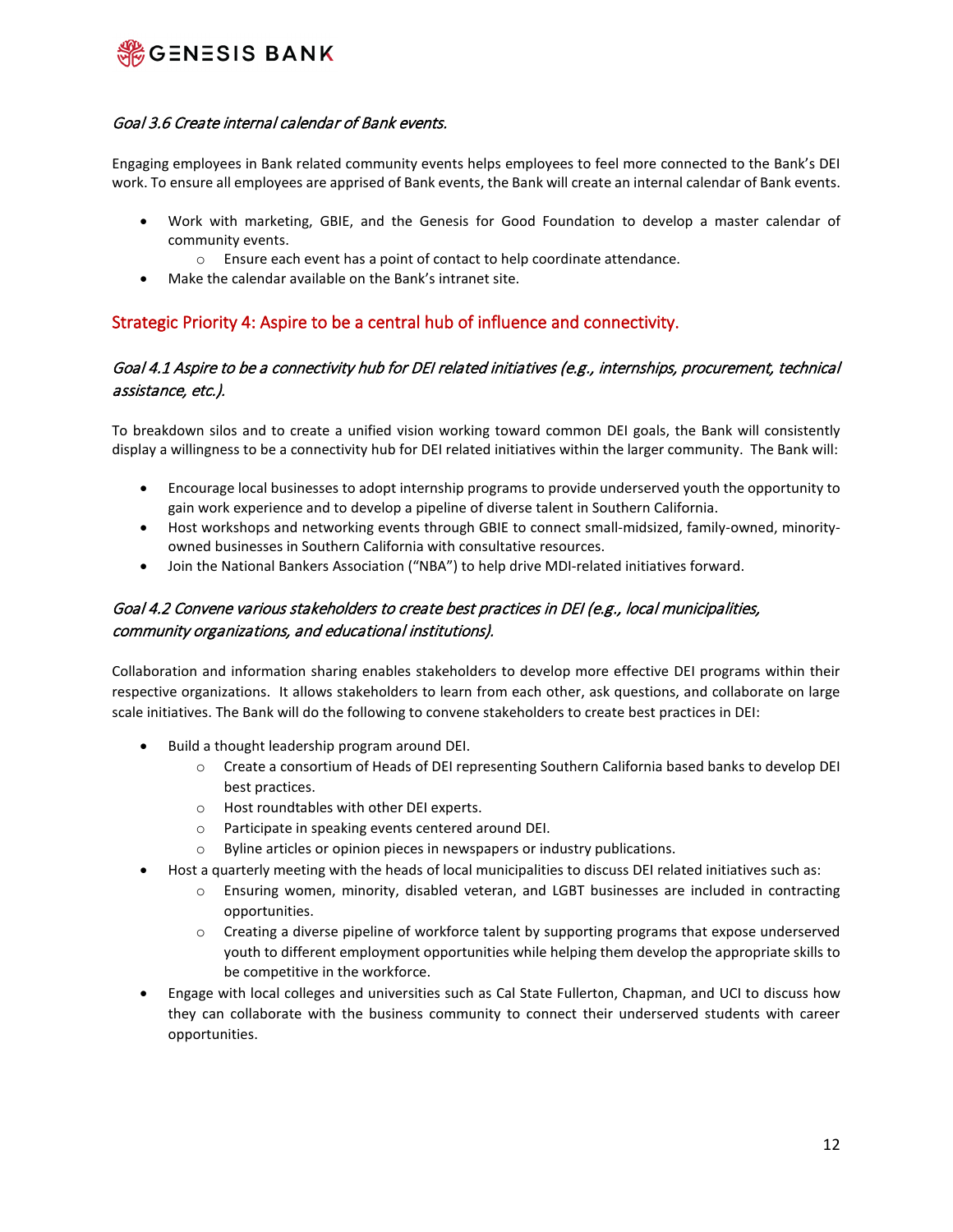

### Goal 4.3 Partner with community colleges and local universities to provide technical assistance to small businesses.

California's Small Business Development Center ("CA SBDC") Network is one of the state's primary resource partners for small business development. The CA SBDC Network provides small businesses and entrepreneurs with confidential, no-cost, one-on-one advising, expert training, and a wide business network. Through the CA SBDC Network, small business owners can access capital, develop business and financial models, create and implement marketing strategies, connect to global markets, and grow their business online.

Many community colleges and local universities serve as the host institution for SBDC programs. In order to better serve small businesses, the Bank will partner with local SBDCs, community colleges, and local universities to provide technical assistance to small businesses. The Bank will explore partnerships with SBDCs operating out of Southern California:

- Long Beach City College
- The University of La Verne
- El Camino College
- Pasadena City College
- California State University, Fullerton
- College of the Canyons

#### Goal 4.4 Have a Board and workforce that reflects the diversity of the community.

A diverse Board and workforce will open markets, lift morale, and enhance productivity. To attract a diverse Board and workforce, the Bank will:

- Maintain a Board where the majority of the board of directors are minorities.
- Launch a paid internship program. Refer to Goal 2.3 bullet 2-3 for additional details.
- Allow internal employees to participate in the Bank's mentorship program. Refer to Goal 2.2 for additional details.
- Create an expectation of high standards of performance from everyone. All employees can and should contribute fully.
- Instill a culture of openness that promotes the exchange of ideas and welcomes constructive challenges to the usual way of doing things.

#### Goal 4.5 Generate data around diversity initiatives.

Capturing and understanding DEI related data as it pertains to the Bank's workforce demographics and how the Bank is performing against internal DEI goals allows the Bank to prioritize what to do and where to focus. It also builds trust by creating a culture of accountability and transparency. To track data around diversity initiatives, the Bank will:

- Track gender and racial diversity of Genesis Bank's Board, Management, and workforce annually and report the data to the DEI Advisory Committee.
- Voluntarily participate in the FDIC's diversity self-assessment tool to contribute to the availability of DEI related data in the banking industry.
- Increase internal accountability and demonstrate this by regularly communicating evidence of progress within the organization.
- Stay committed in the long term to hiring, training, and promoting from diverse groups, including for leadership roles.